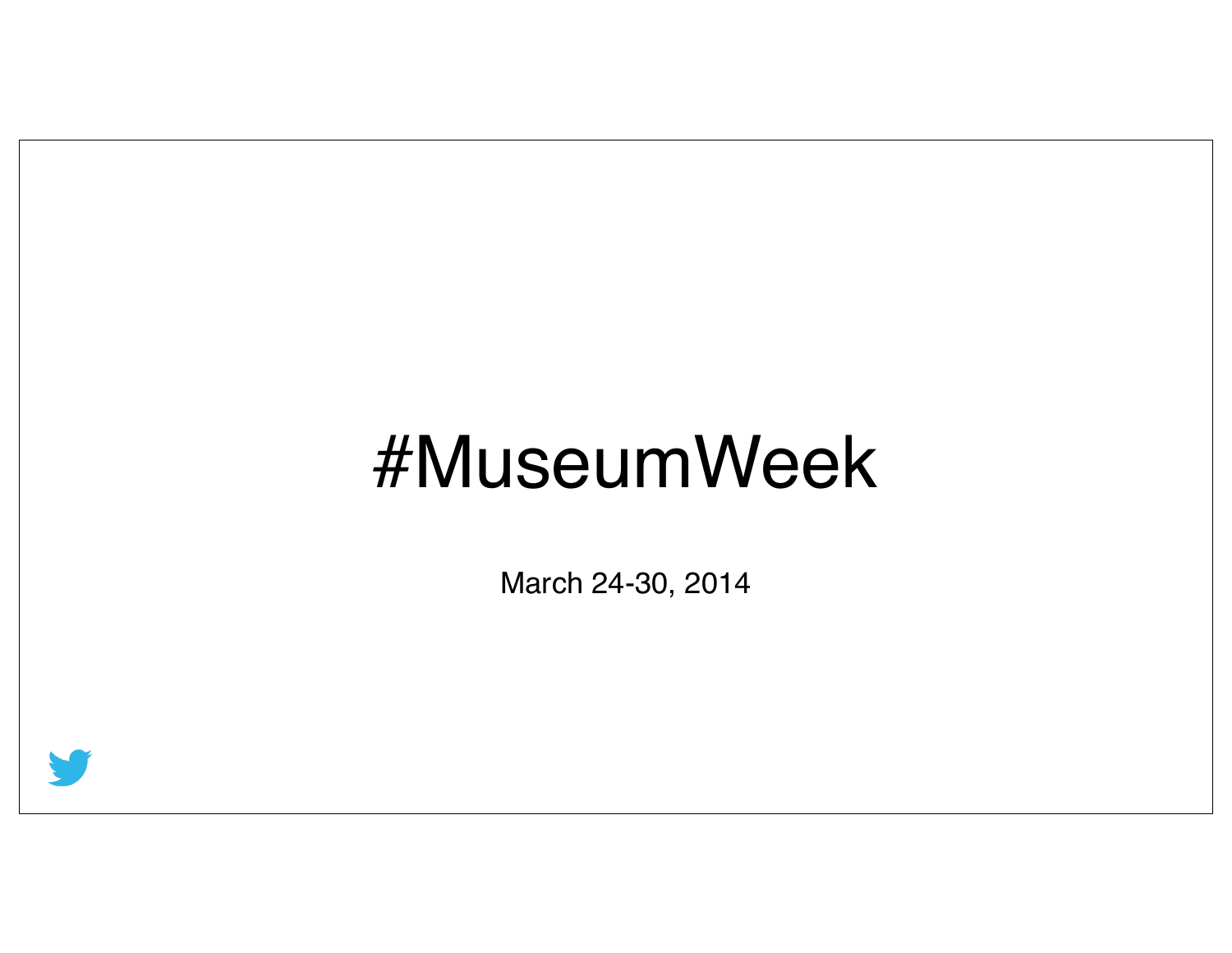### **Concept**

- Museums and cultural institutions launch the first "Museum Week" on Twitter
- There will be one hashtag for people to follow and encourage others to join in #MuseumWeek across Europe
- Additionally, there will be specific daily hashtags/themses to join the UK conversation (see slides 5-8)
- The initiative is orchestrated by social media managers as a way to bring cultural content to more people and encourage interaction with leading museums throughout Europe
- Museums should think about sharing behind the scenes perspectives, engaging directly with people on Twitter, interacting with other museums, and providing access and a point of view that people couldn't otherwise get
- This project will develop the existing fantastic work within this sphere. #MuseumWeek will build on the success of initiatives such as @CultureThemes, offering another prime opportunity for museums to engage.
- Above all, #MuseumWeek will be fun!

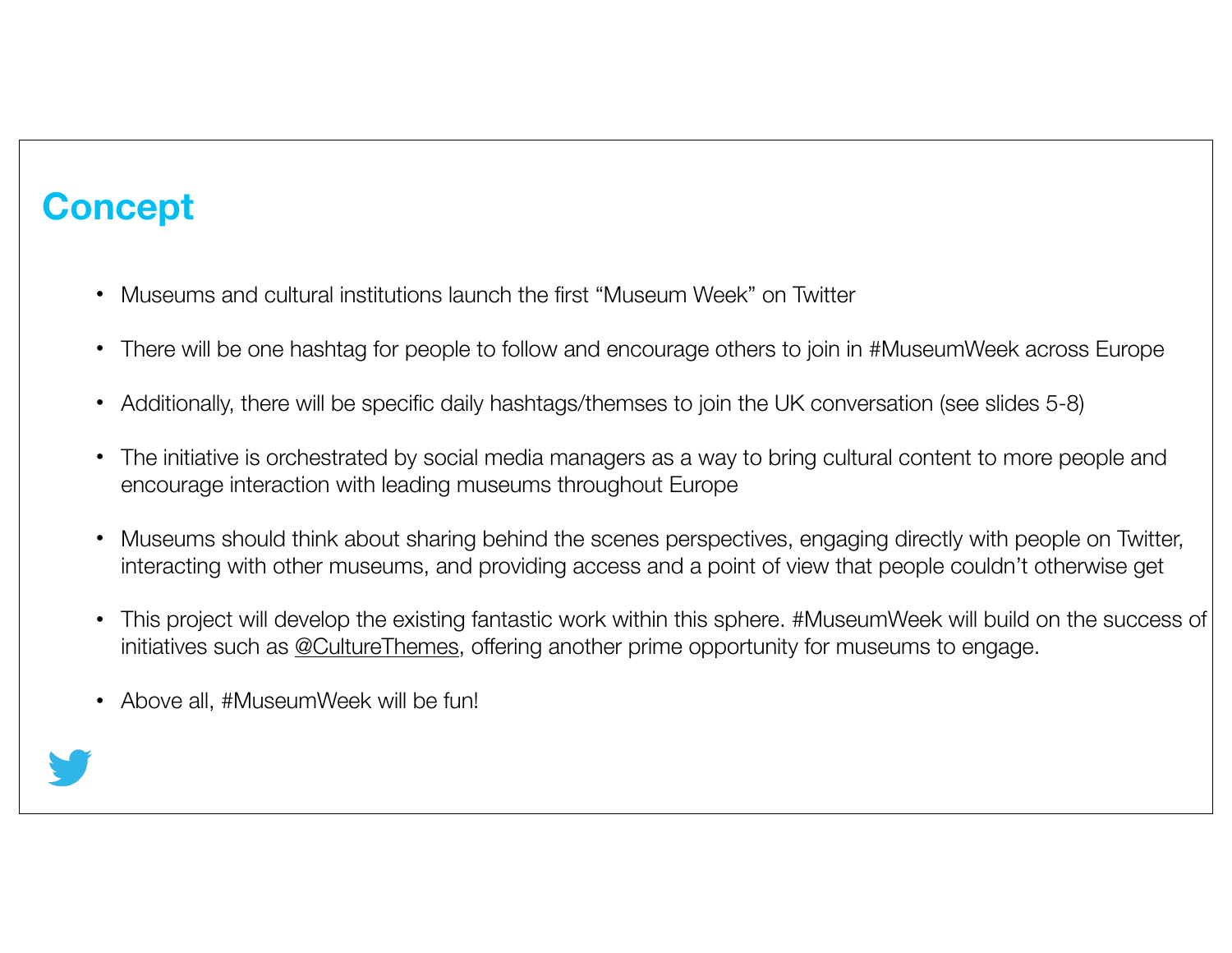### **Benefits for museum partners**

#### **Communication**

- Promote museums' social content and area expertise
- Generate positive press coverage through an innovative, inclusive social strategy

#### **Marketing**

- Encourage curiosity and drive foot traffic to museums
- Test and learn from new social approaches
- Increase awareness among a younger, social savvy audience

#### **Community Management**

- Drive engagement through creative and inherently social content
- Attract new followers by participating in an industry-wide initiative
- Create valuable coverage that can be re-purposed in marketing materials and on museum websites

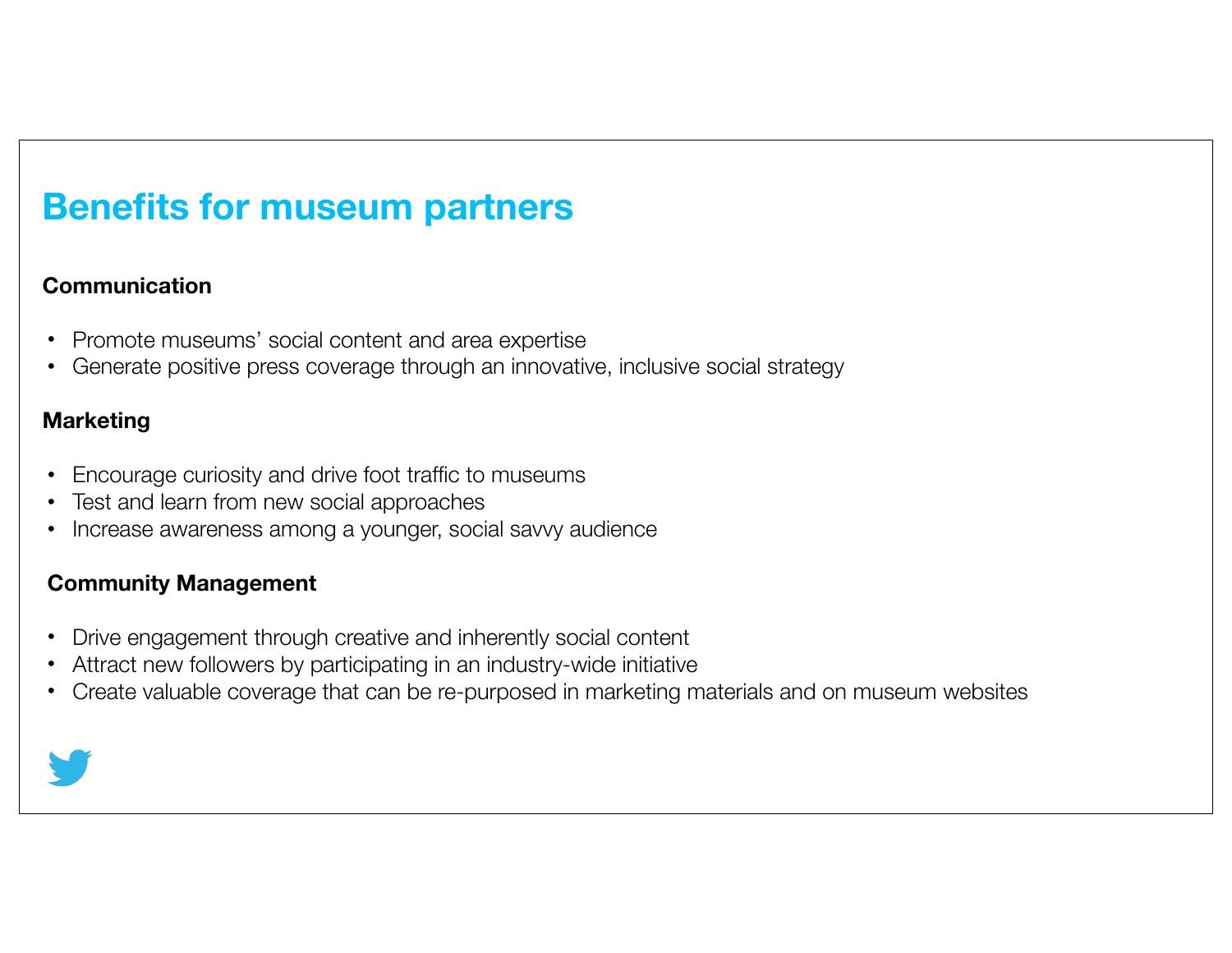### **Benefits for consumers**

### **Discovery**

- Discover cultural content in a new and interesting way, getting unique, behind the scenes views
- Connect directly with museums nearby and in other countries, without leaving home/office

#### **Self expression**

- Encourage people to not only consume museum content but to take part
- Share their likes and dislikes, retweet their favorite content, participate in culture-based discovery

#### **Human connection**

- Allow direct interaction with people who run some of Europe's most loved museums
- Group people by a shared interest, resulting in new relationships and ongoing content discovery
- Delight people with unexpected human connection

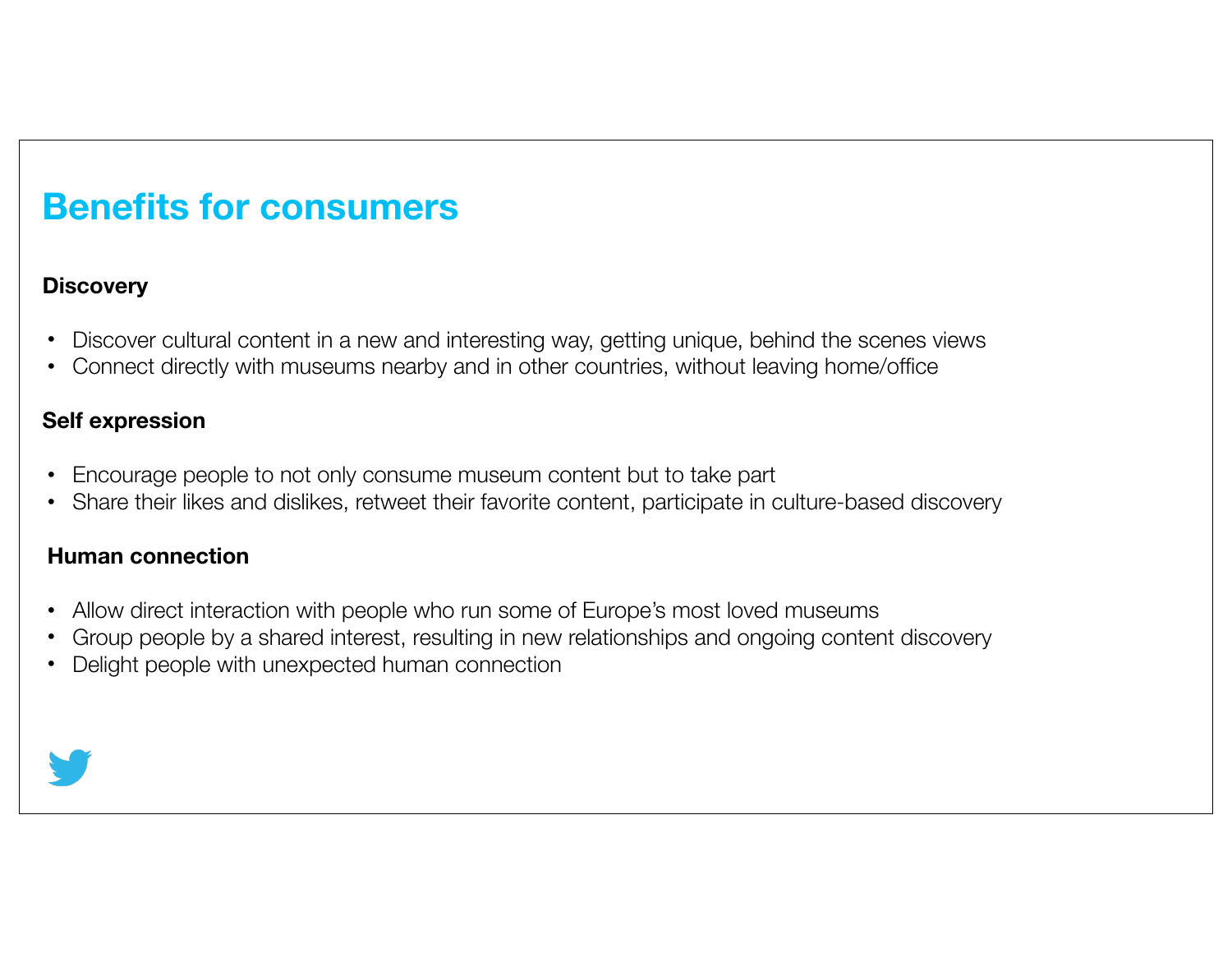### **Suggested themes/hashtags**

- Day 1 A day in the life (#DayInTheLife)
- Day 2 Test your knowledge (#MuseumMastermind)
- Day 3 Your story (#MuseumMemories)
- Day 4 Buildings behind the art (#BehindTheArt)
- Day 5 Ask the expert (#AskTheCurator)
- Day 6 Museum selfies (#MuseumSelfies)
- Day 7 Constraint drives creativity (#GetCreative)

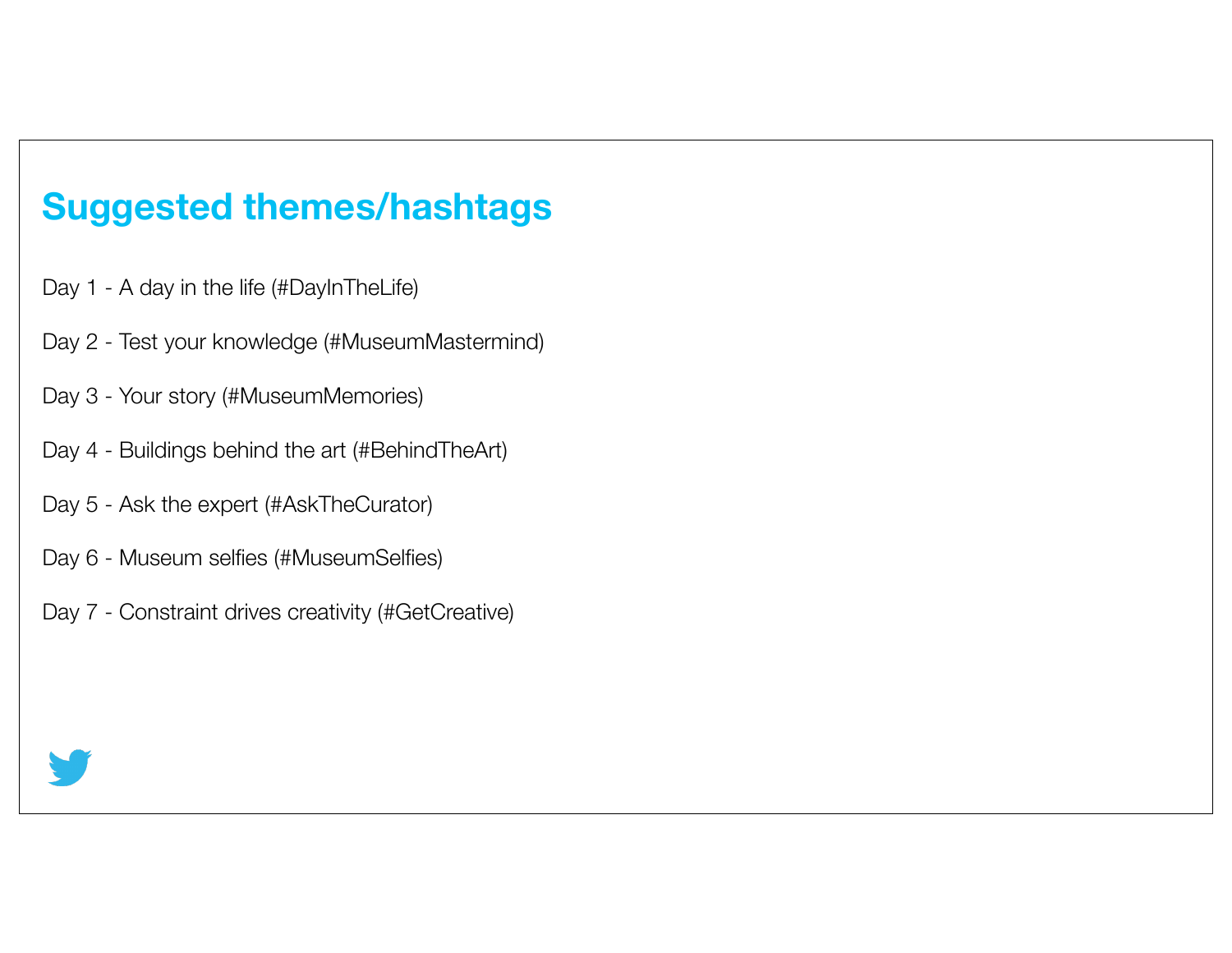### **Suggested themes**

### **Day 1 - Day in the life**

- A "Tweet report" on a typical day at the museum
- Live-tweet with the perspective of an insider, in a documentary mode: doors opening, staff arrival, guided visits, artwork decisions…
- Highlight members of staff to put a personal face on well known institutions experts, mediators, curators, digital teams etc...
- Establish the museum as a collection of experts, bringing a more informal feel to collections that may be difficult for people to access

### **Day 2 - Test your knowledge**

- Social media manager ask questions, propose riddles and create quizzes (1 per hour/day)
- What famous painting is this from, which city is portrayed in this painting, what year was this painted?
- Educate while entertaining and encouraging friendly competition
- Encourage sharing through questions and replies
- Consider giving away small prizes to winners (free pass to museum, etc)

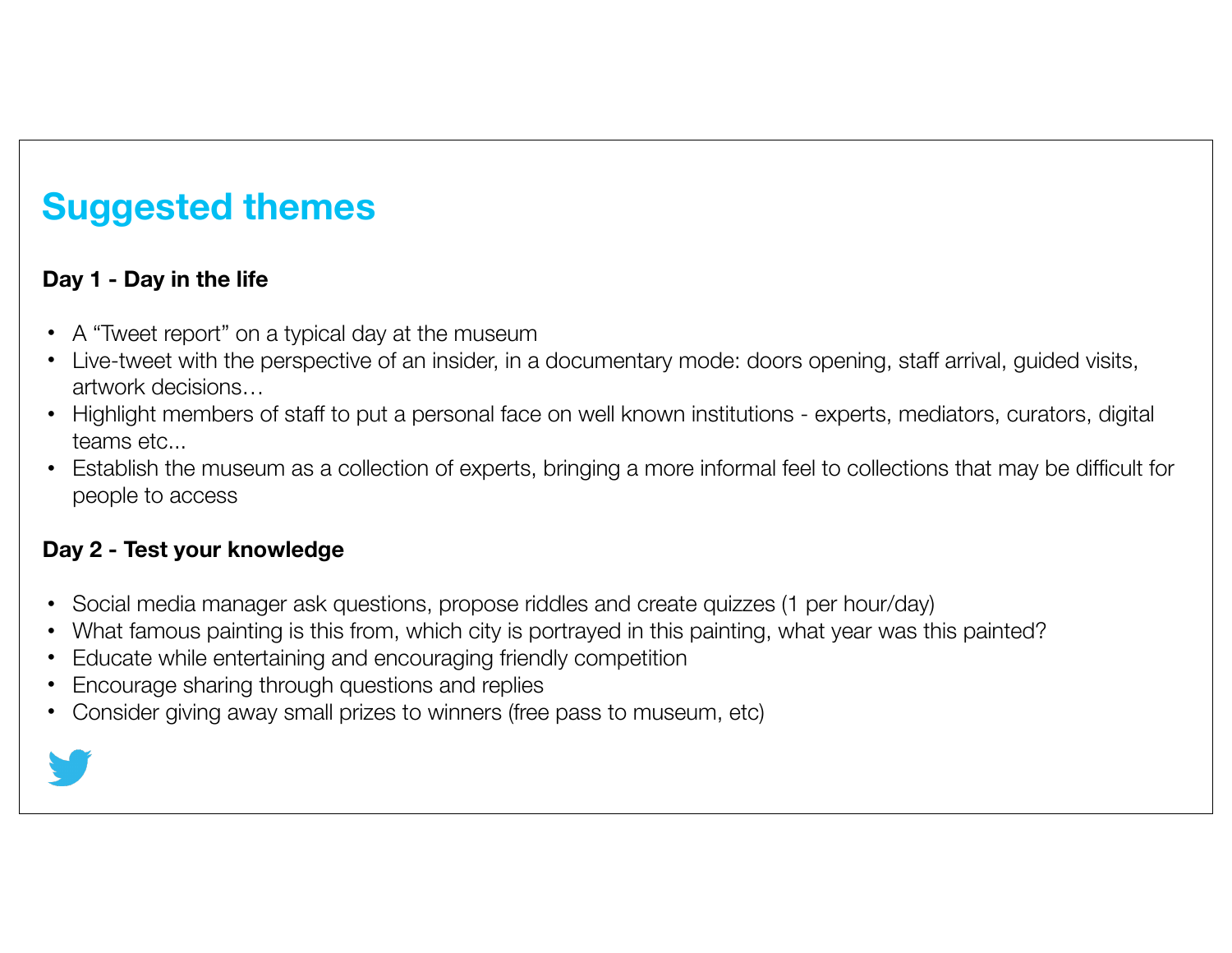### **Suggested themes**

### **Day 3 - Your story**

- Encourage people to share their stories favorite museums, most memorable visits, favorite works of art and artists
- Focus on easy ways that people can get involved
- Consider lining up well known museum supporters to share their stories, why they love the museum
- Target visitors, friends of the museum, influencers, art fans at work/home, other museums, museum employees

#### **Day 4 - Buildings behind the art**

- Focus on the museum itself the structure, the architecture, the history
- Share facts, trivia, historic images, anecdotes from the museum's history
- Focus on hidden gems of the museum rooms, decoration, character, features
- Ask people to share photos of themselves at the museum

### **Day 5 - Ask the expert**

• Coordinate a Twitter Q&A with a museum expert (i.e. curator) who can talk about the current collection or museum in general. Start collecting questions early in the week and answer them all on the 28th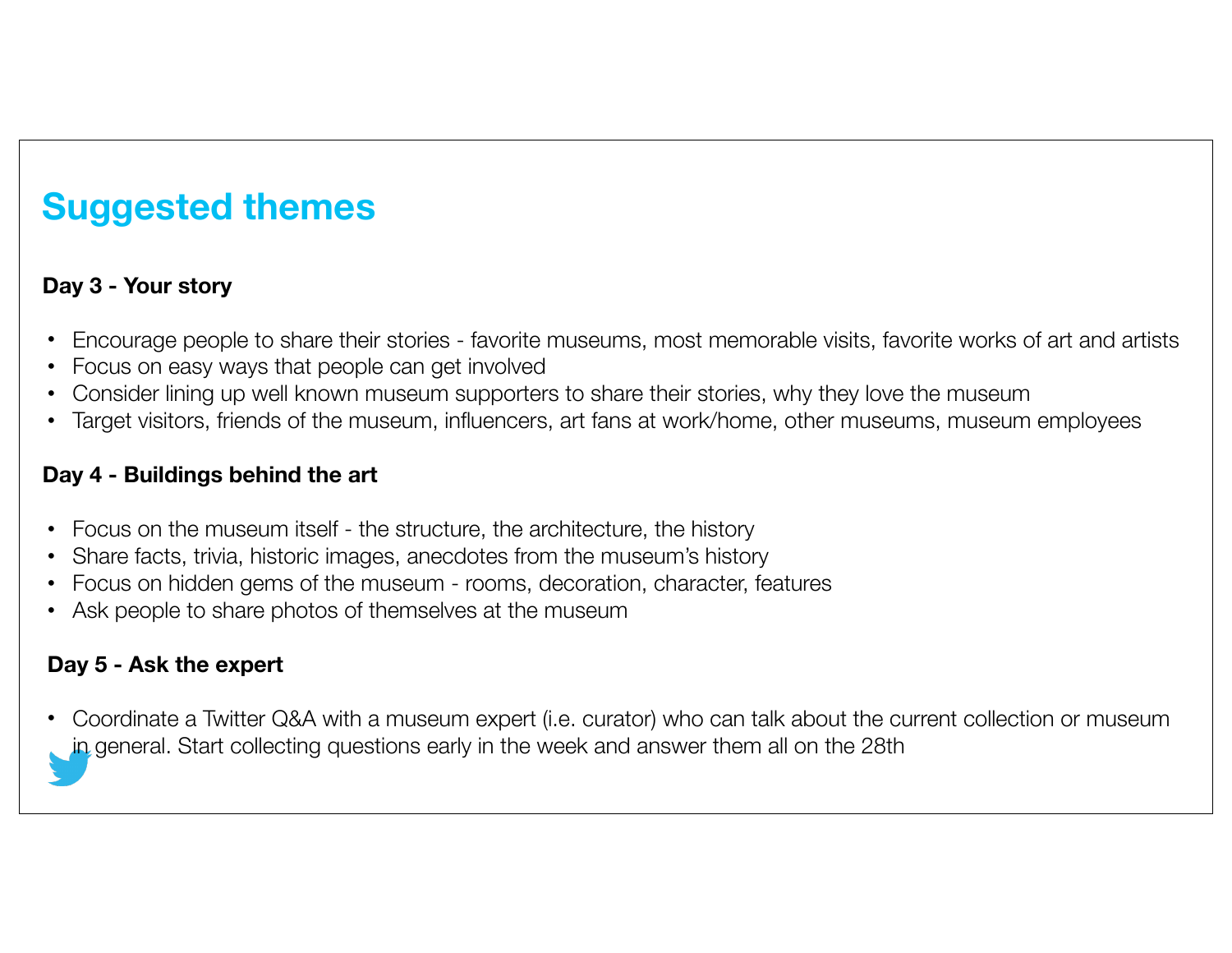### **Suggested themes**

### **Day 6 - Museum Selfies**

- 2013 became the year of the selfie, and so far in 2014 the trend has shown no sign of fading.
- We want people to get creative and tweet their #MuseumSelfies.
- This could range from people tweeting their selfies from within the museum space to getting involved from home or on the move with their own cultural interpretation.

### **Day 7 - Constraint drives creativity**

- Challenge people to be creative in 140 characters, encourage personal involvement
- Ideas could include asking people to reenact their favorite paintings and tweet a picture, tweet new titles for historic pieces of art, summarize a period of art in 140 characters or with a Vine video, provide their own guided tour of a collection through a tweet or Vine video

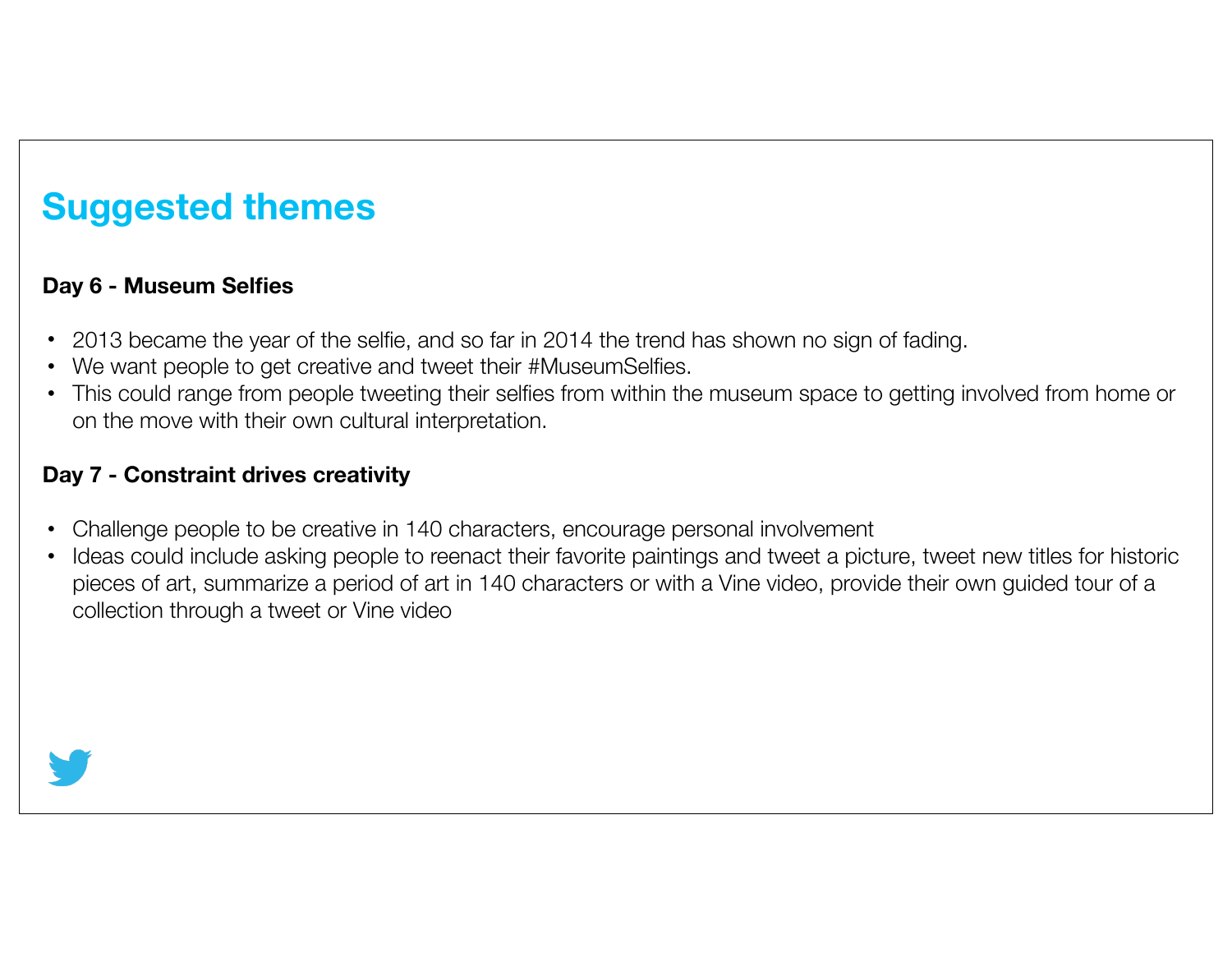### **Twitter's support**

### **Before #MuseumWeek**

- Verify the primary museum Twitter account if it's not already verified
- Answer questions either about the #MuseumWeek initiative or about using Twitter in general
- Share Twitter best practices that are specific to museums
- Promote your museum as part of the #MuseumWeek initiative (on the Twitter local blog, through Twitter accounts)
- Provide creative ideas on how your museum can get involved

#### **During #MuseumWeek**

- Be on hand to answer questions throughout the week
- Retweet the best content from the local Twitter account
- Potentially highlight some of the most interesting content in a final blog post on the initiative

#### **After #MuseumWeek**

• Provide statistics on how the #MuseumWeek campaign performed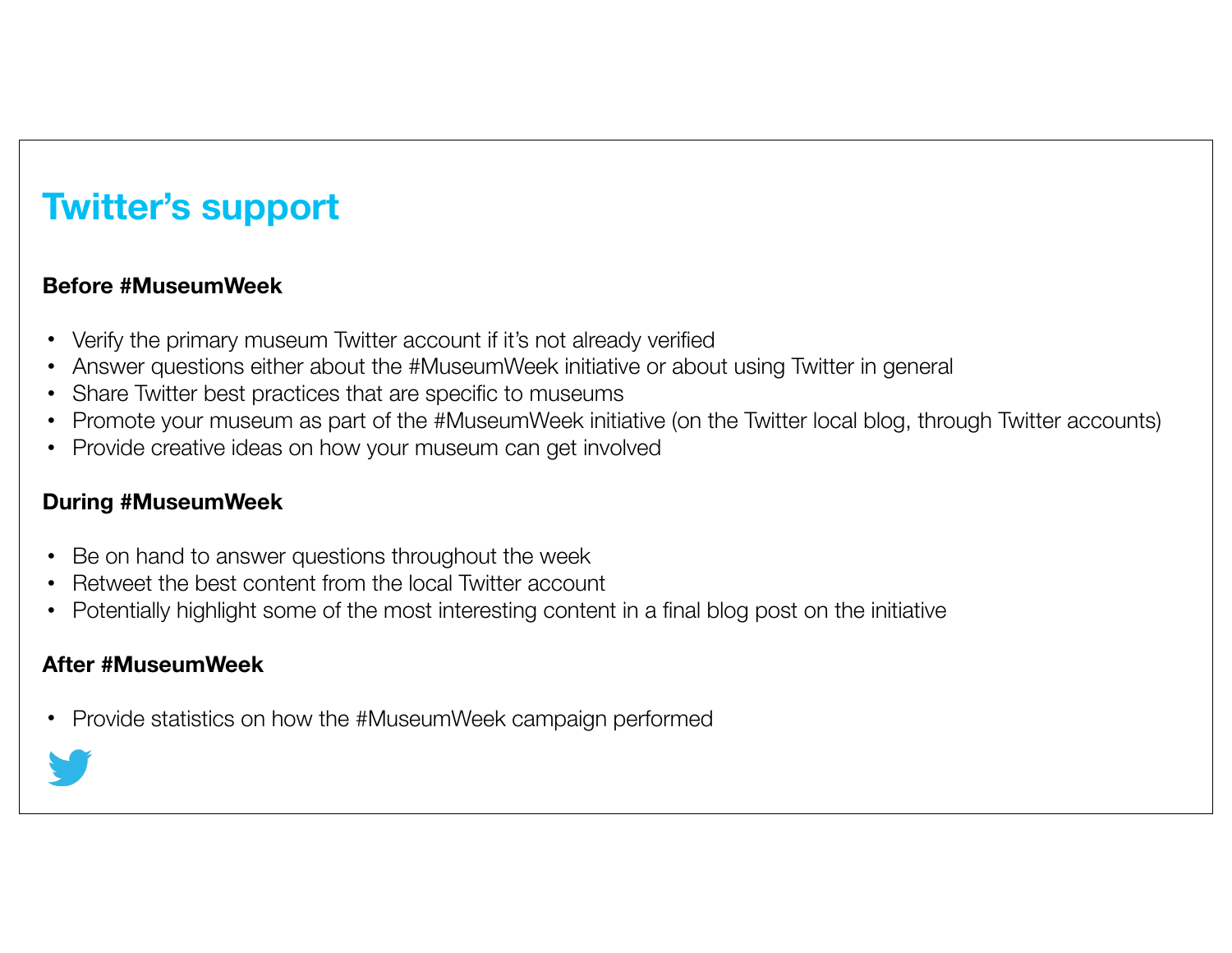### **Next steps**

- **By March 4** Confirm participation in #MuseumWeek (need confirmation by this date for inclusion in PR outreach)
- **March 6**  Announce #MuseumWeek initiative, including participating museums and suggested themes (post on TwitterUK blog
- **March 23** Final possible date for museums to confirm their inclusion. Blog Post from TwitterUK that looks ahead to #MuseumWeek
- **Week of March 24** Ongoing #MuseumWeek activities
- March 31 Share review of #MuseumWeek initiatives on TwitterUK blog